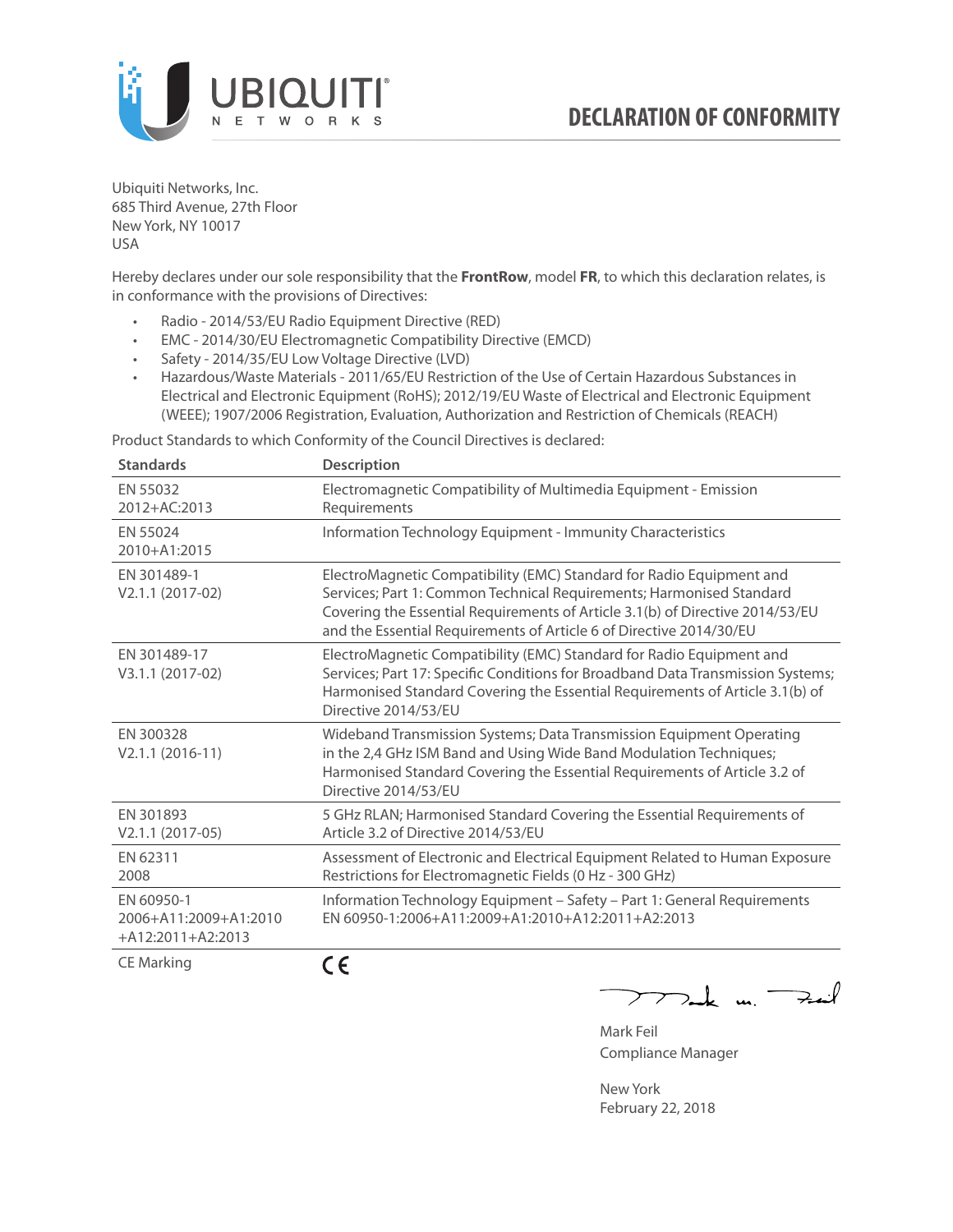

## **български** [Bulgarian]

С настоящото UBIQUITI NETWORKS декларира, че този тип радиосъоръжение FR е в съответствие с Директива 2014/53/ЕС.

### **Hrvatski** [Croatian]

UBIQUITI NETWORKS ovime izjavljuje da je radijska oprema tipa FR u skladu s Direktivom 2014/53/EU.

### **Čeština** [Czech]

Tímto UBIQUITI NETWORKS prohlašuje, že typ rádiového zařízení FR je v souladu se směrnicí 2014/53/EU.

### **Dansk** [Danish]

Hermed erklærer UBIQUITI NETWORKS, at radioudstyrstypen FR er i overensstemmelse med direktiv 2014/53/EU.

### **Nederlands** [Dutch]

Hierbij verklaar ik, UBIQUITI NETWORKS, dat het type radioapparatuur FR conform is met Richtlijn 2014/53/EU.

### **English**

Hereby, UBIQUITI NETWORKS declares that the radio equipment type FR is in compliance with Directive 2014/53/EU.

### **Eesti keel** [Estonian]

Käesolevaga deklareerib UBIQUITI NETWORKS, et käesolev raadioseadme tüüp FR vastab direktiivi 2014/53/EL nõuetele.

#### **Suomi** [Finnish]

UBIQUITI NETWORKS vakuuttaa, että radiolaitetyyppi FR on direktiivin 2014/53/EU mukainen.

#### **Français** [French]

Le soussigné, UBIQUITI NETWORKS, déclare que l'équipement radioélectrique du type FR est conforme à la directive 2014/53/UE.

### **Deutsch** [German]

Hiermit erklärt UBIQUITI NETWORKS, dass der Funkanlagentyp FR der Richtlinie 2014/53/EU entspricht.

### **Ελληνικά** [Greek]

Με την παρούσα ο/η UBIQUITI NETWORKS, δηλώνει ότι ο ραδιοεξοπλισμός FR πληροί την οδηγία 2014/53/ΕΕ.

## **Magyar** [Hungarian]

UBIQUITI NETWORKS igazolja, hogy a FR típusú rádióberendezés megfelel a 2014/53/EU irányelvnek.

### **Íslenska** [Icelandic]

Hér með lýsir UBIQUITI NETWORKS yfir því að FR er í samræmi við tilskipun 2014/53/ESB.

## **Italiano** [Italian]

Il fabbricante, UBIQUITI NETWORKS, dichiara che il tipo di apparecchiatura radio FR è conforme alla direttiva 2014/53/UE.